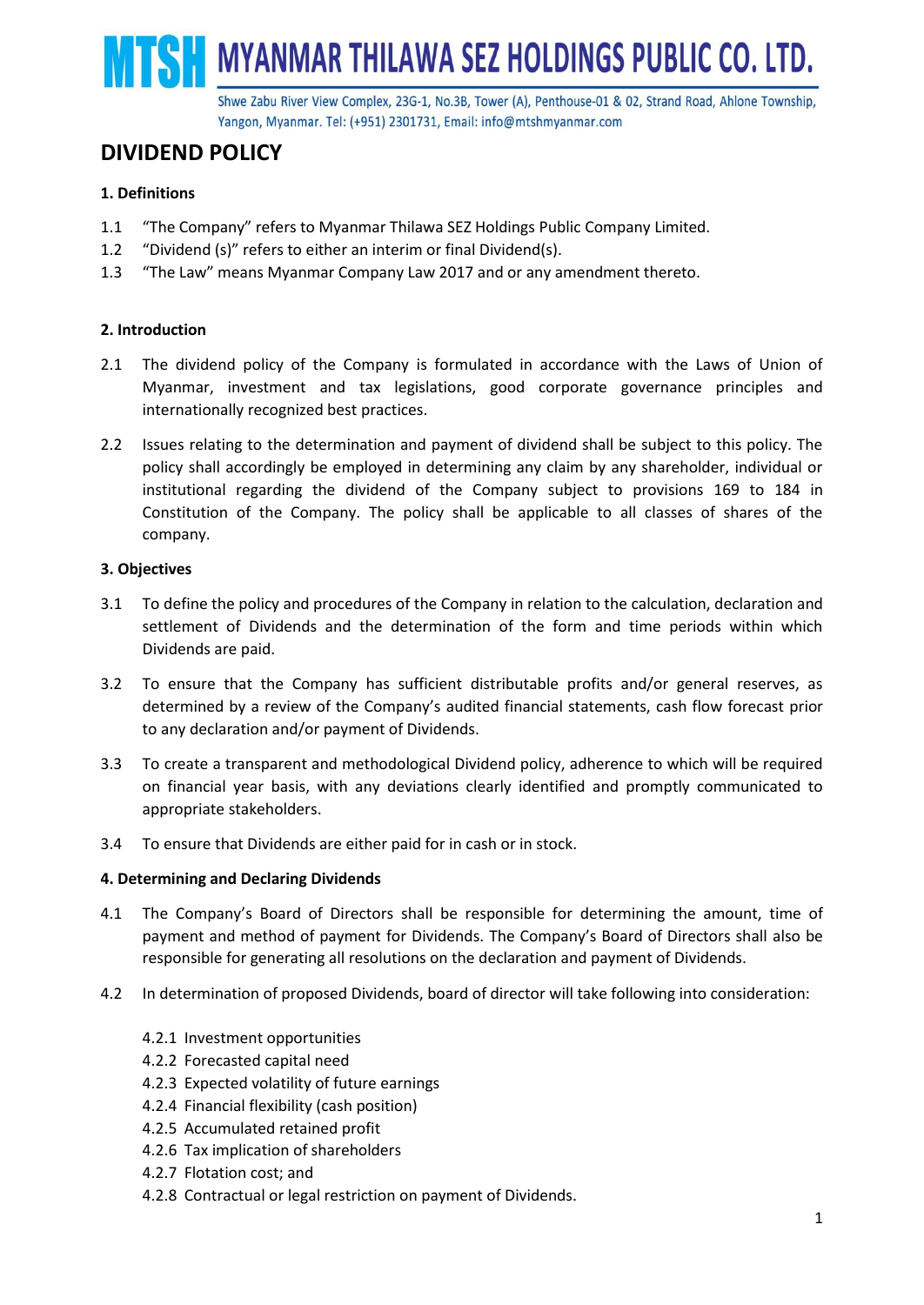Shwe Zabu River View Complex, 23G-1, No.3B, Tower (A), Penthouse-01 & 02, Strand Road, Ahlone Township, Yangon, Myanmar. Tel: (+951) 2301731, Email: info@mtshmyanmar.com

The template provided in annex 1 of this policy will be used for calculating the profit available for distribution and free cash flow available for distribution. Determination of Dividend shall base on the profits available for distribution of the company's separate financial statement, not on group consolidated financial statement. All calculations based on group consolidated financial statement are provided for the reference purpose only.

SH MYANMAR THILAWA SEZ HOLDINGS PUBLIC CO. LTD.

Profits available for distribution is accumulated realized profits (so far as not previously distributed or capitalized) less accumulated realized losses.

- 4.3 The company intend to make dividend with appropriate payout ratio in accordance with factors mentioned in clause 4.2.
- 4.4 The decision to declare and pay Dividends, including the procedure for making Dividend payments on each type and class of shares, shall be made at the Annual General Meeting ("AGM") of Shareholders, upon the recommendation of the Board of Directors. The resolution of the Board of Directors shall be presented in the form of a recommendation to the Shareholders.
- 4.5 Any declaration to pay Dividends must provide the following:
	- 4.5.1 The type and class of shares on which the Dividends have been declared;
	- 4.5.2 The amount of Dividends per share of each type and class;
	- 4.5.3 The period for payment; and
	- 4.5.4 The form of payment.
- 4.6 The decision to declare Dividends on ordinary shares may be made only after a decision has been made to declare Dividends on all classes of preferred shares and in the full amount.
- 4.7 If the Company has classes of preferred shares, a decision to declare Dividends on the preferred shares shall be made pursuant to clause 4.3 and in accordance with the Company's Constitution.
- 4.8 Board of Directors may not recommend any Dividend(s)and/or the Company may not declare any Dividend(s) if the Company doesn't meet the requirement of section 107 of Myanmar Company Law 2017, or
	- 4.8.1 There are reasonable grounds for believing that the Company is or would be, after a Dividend payment, unable to pay its liabilities or discharge its obligations as and when they become due;
	- 4.8.2 Pursuant to Dividend decision date, the Company is insolvent or bankrupt in accordance with the provisions of insolvency or bankruptcy law, or where, as a result of paying Dividends, the Company would be rendered insolvent or bankrupt;
	- 4.8.3 There is any other prohibition by any law or contract.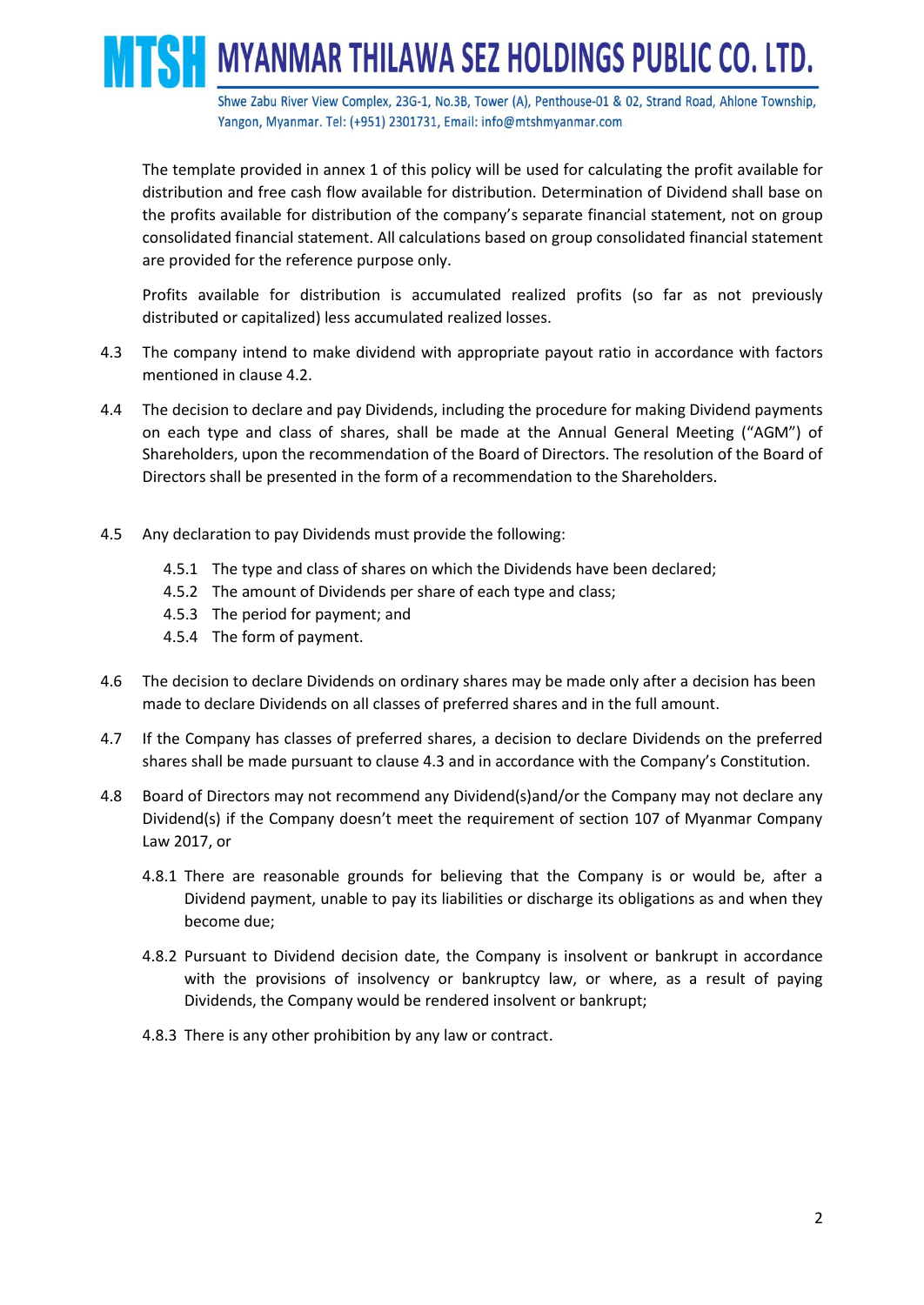Shwe Zabu River View Complex, 23G-1, No.3B, Tower (A), Penthouse-01 & 02, Strand Road, Ahlone Township, Yangon, Myanmar. Tel: (+951) 2301731, Email: info@mtshmyanmar.com

**SH MYANMAR THILAWA SEZ HOLDINGS PUBLIC CO. LTD.** 

#### **5. Ordinary or Preferred Shares**

- 5.1 Dividends shall be paid out of the Company's distributable profits and/or general reserves, and shall be allocated among shareholders on a pro rata basis according to the number of each type and class of shares held.
- 5.2 Dividends on preferred shares may be paid out of the Company's funds specifically designated for its purpose.
- 5.3 The amount of Dividends on ordinary shares is determined upon recommendation of the Board of Directors as provided in the Constitution and may not exceed the amount so recommended.
- 5.4 The amount of Dividends on one ordinary share shall be equal to the total amount of ordinary Dividends to be paid divided by the total number of the Company's ordinary shares outstanding, as of the Dividend record date.
- 5.5 The amount of Dividends on preferred shares is determined by the terms of the agreement underlying the preference share. These terms shall however be subject to the provisions of the Company's Constitution.
- 5.6 The amount of Dividends for one preferred share of a particular class shall be equal to the total amount of Preferred Dividends divided by the total number of the preferred shares of that class.
- 5.7 Preferred and ordinary Dividends distributed to shareholders shall be declared before tax deductions from Dividends.

#### **6. Taxation Policy**

- 6.1 Dividend is exempt from income tax under existing tax legislation, so no withholding tax will be made at the current moment.
- 6.2 In the event of changes in legislation and Dividends become subject to withholding tax, the Company shall be a tax agent for the purposes of the withholding and submission, to the relevant tax authority, of taxes payable on dividends. The Company shall also perform the necessary calculations and deduct taxes on Dividends in accordance with the procedures and within the period required by the Law.
- 6.3 Dividends shall be paid to shareholders after deduction of withholding tax (if applicable) at the prevailing rate based on the existing tax legislation.
- 6.4 The rate of the withholding tax deducted from dividend paid to shareholders resident in countries having tax treaties with Myanmar shall be in line with the relevant provisions of the applicable treaty.